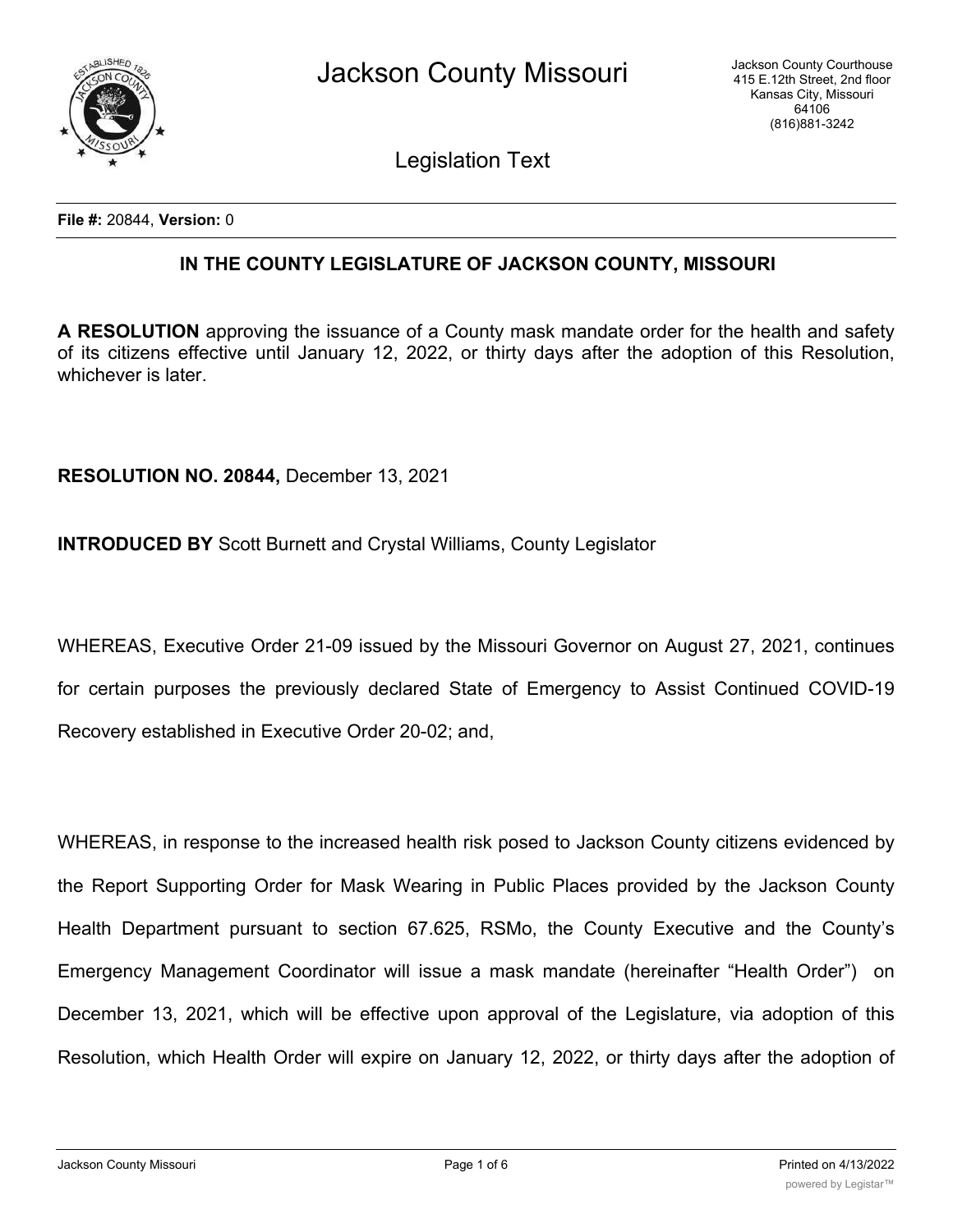this Resolution, whichever is later; and,

WHEREAS, a copy of this Health Order is attached; and,

WHEREAS, the Health Order encourages vaccination and requires individuals five years of age and older to wear a face covering or mask in places of public accommodation; and,

WHEREAS, COVID-19 spreads among people who are in contact with one another or present in shared spaces and a gathering of individuals without necessary mitigation for the spread of infection will pose a risk of the spread of infectious disease; and

WHEREAS, the state of Missouri is experiencing another wave of new COVID-19 cases, fueled by low rates of full vaccination (currently 51.7% of residents), the spread of more pervasive and virulent strain variants (the Delta and Omicron Variants), and COVID-19 hot spots across northern Missouri; and,

WHEREAS, area hospitals, including Children's Mercy Hospital, serving the citizens of Jackson County are experiencing high levels of COVID-related admissions, placing them at or near capacity limits, suggesting the Delta and Omicron variants' transmission and infection rates in adolescents and children are more severe than previously anticipated; and,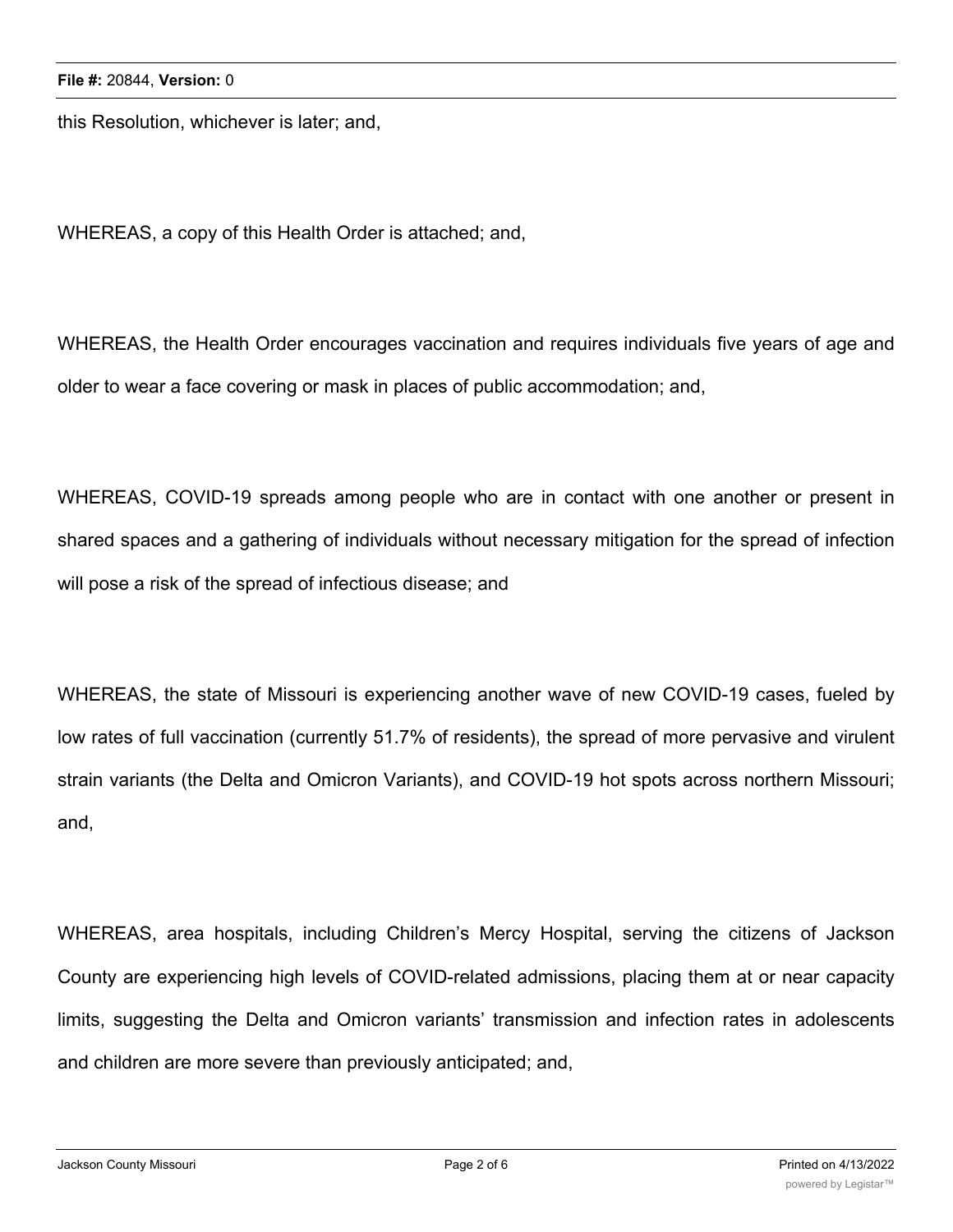WHEREAS, as of December 9, 2021, the Jackson County Health Department reported 43,423 total cases of COVID-19 and 554 COVID-19-related deaths in Eastern Jackson County (the area outside of Kansas City, Missouri, and Independence, Missouri); and,

WHEREAS, on December 9, 2021, the Jackson County Health Department reported approximately 51% of Eastern Jackson County residents were fully vaccinated for COVID-19 and that 58% have been administered at least one vaccine dose; and,

WHEREAS, on August 23, 2021, the U.S. Food and Drug Administration fully approved Comirnaty, also known as the Pfizer-BioNTech COVID-19 vaccine, for prevention of COVID-19 disease in individuals sixteen (16) years of age and older, with additional vaccine and booster options available under a prior emergency use authorization; and,

WHEREAS, on October 26, 2021, the U.S. Food and Drug Administration and Centers for Disease Control and Prevention issued emergency use authorization for the Pfizer-BioNTech COVID-19 vaccine for individuals five (5) years of age and up; and

WHEREAS, on November 19, 2021, the Food and Drug Administration and Centers for Disease Control and Prevention expanded the emergency use authorization eligibility for both the Moderna and Pfizer-BioNTech COVID-19 vaccine booster for individuals eighteen (18) years of age and older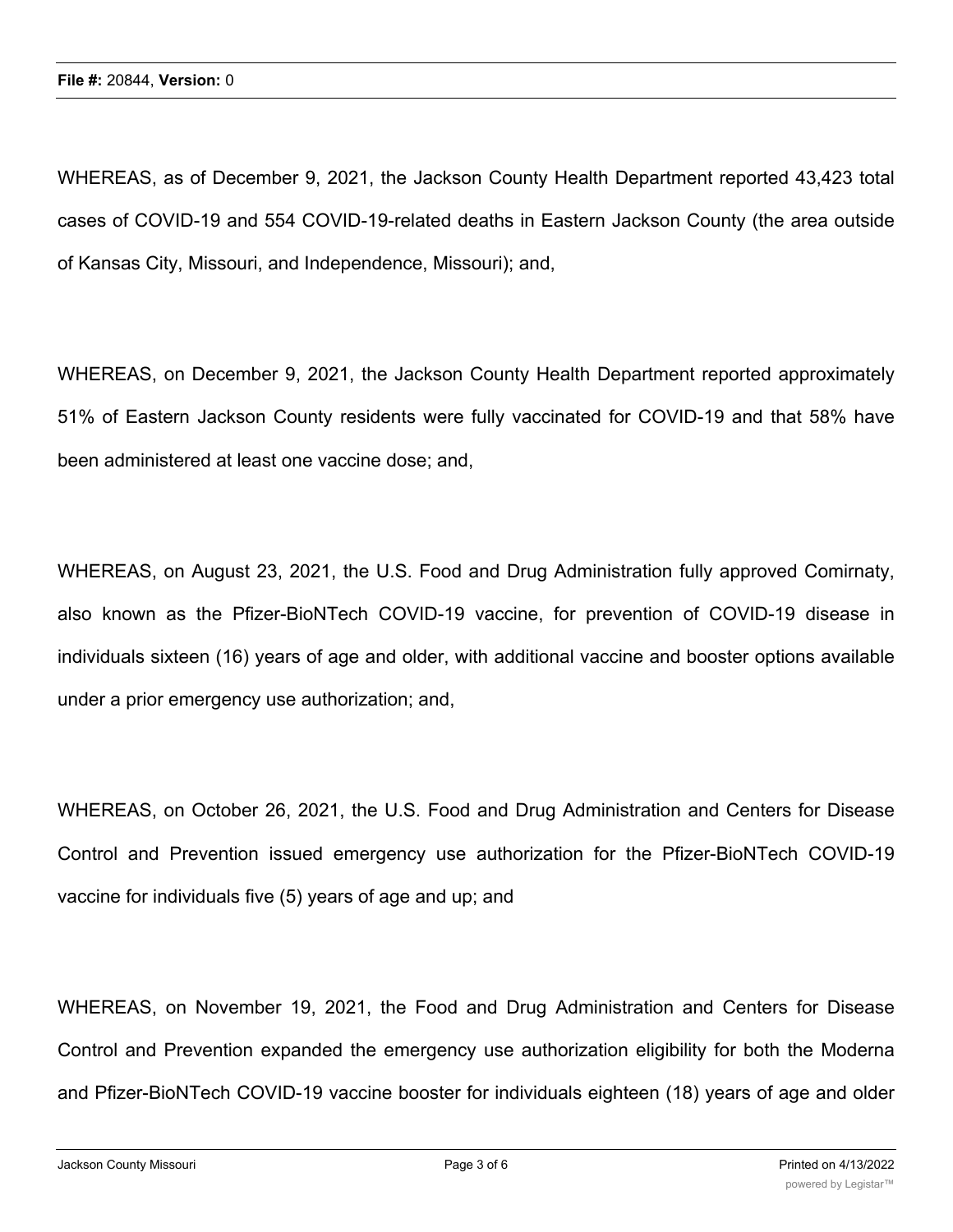after the completion of primary vaccination protocols; and

WHEREAS, compelling data demonstrates that community mask wearing is an effective nonpharmacologic intervention to reduce the spread of COVID-19 infection, especially as source control to prevent spread from infected persons, and also as protection to reduce wearers' exposure to infection; and,

WHEREAS, on November 30, 2021, the U.S. Centers for Disease Control and Prevention issued new guidance, recommending all vaccinated individuals (in addition to its previous recommendation for unvaccinated individuals) in "substantial" or "high" transmission areas wear masks indoors; and,

WHEREAS, as of December 9, 2021, the Centers for Disease Control and Prevention classifies Jackson County, and every county adjacent to Jackson County in both Missouri and Kansas, as high transmission areas; and,

WHEREAS, medical professionals recommended a return to masks indoors in November 2021, based on the positivity rate for COVID-19 cases in Missouri and the increase in hospitalizations; and,

WHEREAS, on December 9, 2021, the Jackson County Health Department, pursuant to section 67.625, RSMo, submitted an updated report to the Legislature outlining the need for and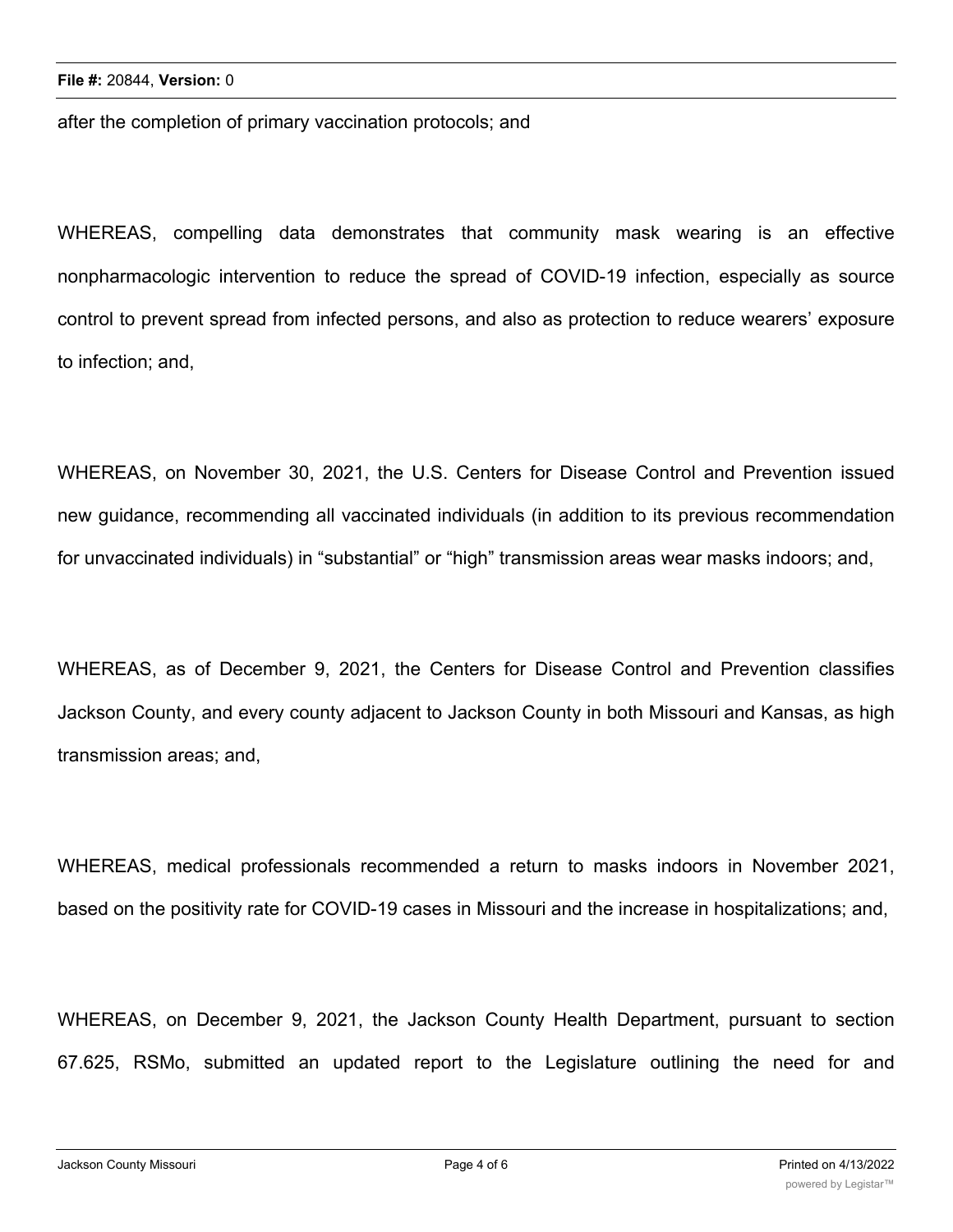recommending an extension of the mask mandate; now therefore,

BE IT RESOLVED by the County Legislature of Jackson County, Missouri, that the Health Order be and hereby is approved to be effective until January 12, 2022, or thirty days after the adoption of this Resolution, whichever is later.

Effective Date: This Resolution shall be effective immediately upon its passage by a majority of the Legislature.

APPROVED AS TO FORM:

## Chief Deputy County Counselor County Counselor

Certificate of Passage

I hereby certify that the attached resolution, Resolution No. 20844 of December 13, 2021, was defeated on December 13, 2021 by the Jackson County Legislature. The votes thereon were as follows:

| Yeas | <b>Nays</b> |  |
|------|-------------|--|
|      |             |  |

\_\_\_\_\_\_\_\_\_\_\_\_\_\_\_\_\_\_\_\_\_\_\_\_\_\_\_\_\_\_\_\_ \_\_\_\_\_\_\_\_\_\_\_\_\_\_\_\_\_\_\_\_\_\_\_\_\_\_\_\_\_\_\_\_

Abstaining 0 Absent 0